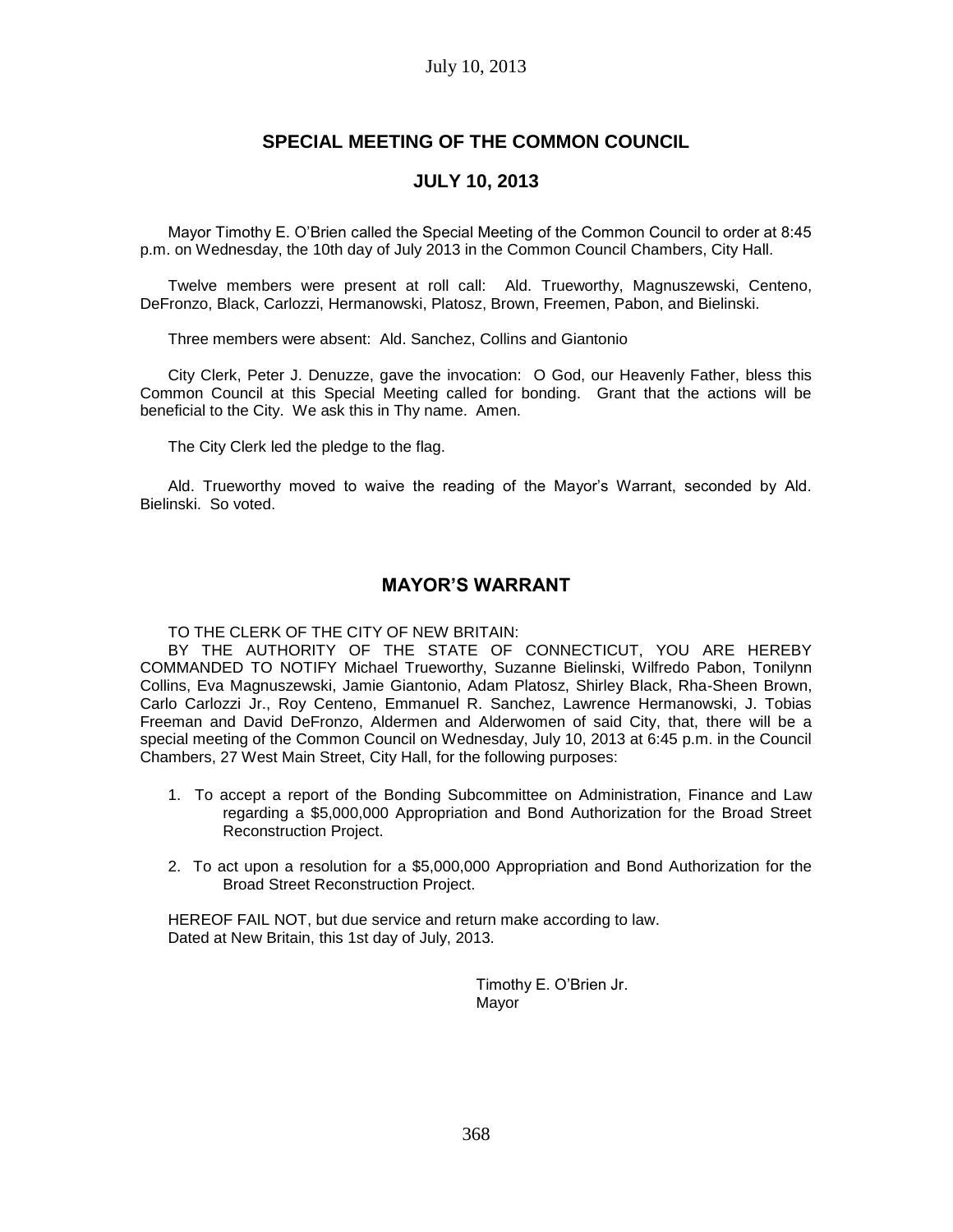### **REPORT OF THE BONDING COMMMITTEE**

#### **32403 RE: \$5,000,000 APPROPRIATION AND BOND AUTHORIZATION FOR THE BROAD STREET RECONSTRUCTION PROJECT**

To His Honor, the Mayor, and the Common Council of the City of New Britain: the undersigned beg leave to report the following:

At a meeting of the Standing Bonding Subcommittee of the Committee on Administration, Finance and Law of the City of New Britain (the "City") held on July 10, 2013 on a motion by Committee member Trueworthy and seconded by Committee member Bielinski, the following resolution was adopted:

"RESOLVED, that the Standing Subcommittee of the Committee on Administration, Finance and Law recommends to the Common Council, that the sum of \$5,000,000 be appropriated for the reconstruction of approximately 2200 feet of Broad Street from Horace Street westerly to and including and its intersection with Burritt Street including, but not limited to, new paving, curbing, sidewalks, pedestrian ramps, storm sewer upgrade and replacement, traffic signal replacement and streetscape improvements (the "Project"). The Project includes planning, design, architectural and engineering services, construction, reconstruction and site work, materials, equipment and fixtures, temporary and permanent financing costs and other costs related to the Project. To meet said appropriation and in lieu of a tax therefor, bonds, notes or temporary notes of the City be issued pursuant to Article XII of the City Charter and Chapter 109 of the Connecticut General Statutes, as amended, or any other provision of law thereto enabling, in an amount not to exceed \$5,000,000 or so much thereof as may be necessary after deducting grants or other sources of funds available for the Project.

BE IT FURTHER RESOLVED, that the Standing Bonding Subcommittee of the Committee on Administration, Finance and Law recommends to the Common Council that the City hereby declares its official intent under Treasury Regulation Section 1.150-2 of the Internal Revenue Code of 1986, as amended, that Project costs may be paid from temporary advances of available funds and that the City reasonably expects to reimburse any such advances from the proceeds of borrowings in an aggregate principal amount not in excess of the amount of borrowing authorized for the Project; that the Mayor and Treasurer are authorized to bind the City pursuant to such representations and agreements as they deem necessary or advisable in order to ensure and maintain the continued exemption from federal income taxation of interest on the bonds, notes or temporary notes authorized by this resolution, if issued on a tax-exempt basis, including covenants to pay rebates of investment earnings to the United States in future years. While it is anticipated that the bonds or notes will qualify as tax exempt bonds, the Mayor and the Treasurer are authorized, upon the advice of bond counsel, to issue all or any portion of the bonds or notes as bonds or notes the interest on which is includable in the gross income of the owners thereof for federal income tax purposes and it is hereby found and determined that the issuance of any such bonds or notes is in the public interest.

BE IT FURTHER RESOLVED, that the Standing Bonding Subcommittee of the Committee on Administration, Finance and Law recommends to the Common Council that the bonds or notes may be sold in a single issue or may be consolidated with other authorized but unissued bonds or notes of the City. The bonds or notes shall be issued in fully registered form, be executed in the name and on behalf of the City by the facsimile or manual signatures of the Mayor and the Treasurer, bear the City seal or a facsimile thereof, be certified and payable at a bank or trust company designated by the Mayor and the Treasurer which bank or trust company may also be designated as the registrar and transfer agent, and be approved as to their legality by Bond Counsel to the City. The bonds or notes may be issued in one or more series, shall bear such rate or rates of interest, and be issued in book entry form. The bonds or notes shall be general obligations of the City and each of the bonds or notes shall recite that every requirement of law relating to its issue has been duly complied with, that such bonds or notes are within every debt and other limit prescribed by law, and that the full faith and credit of the City are pledged to the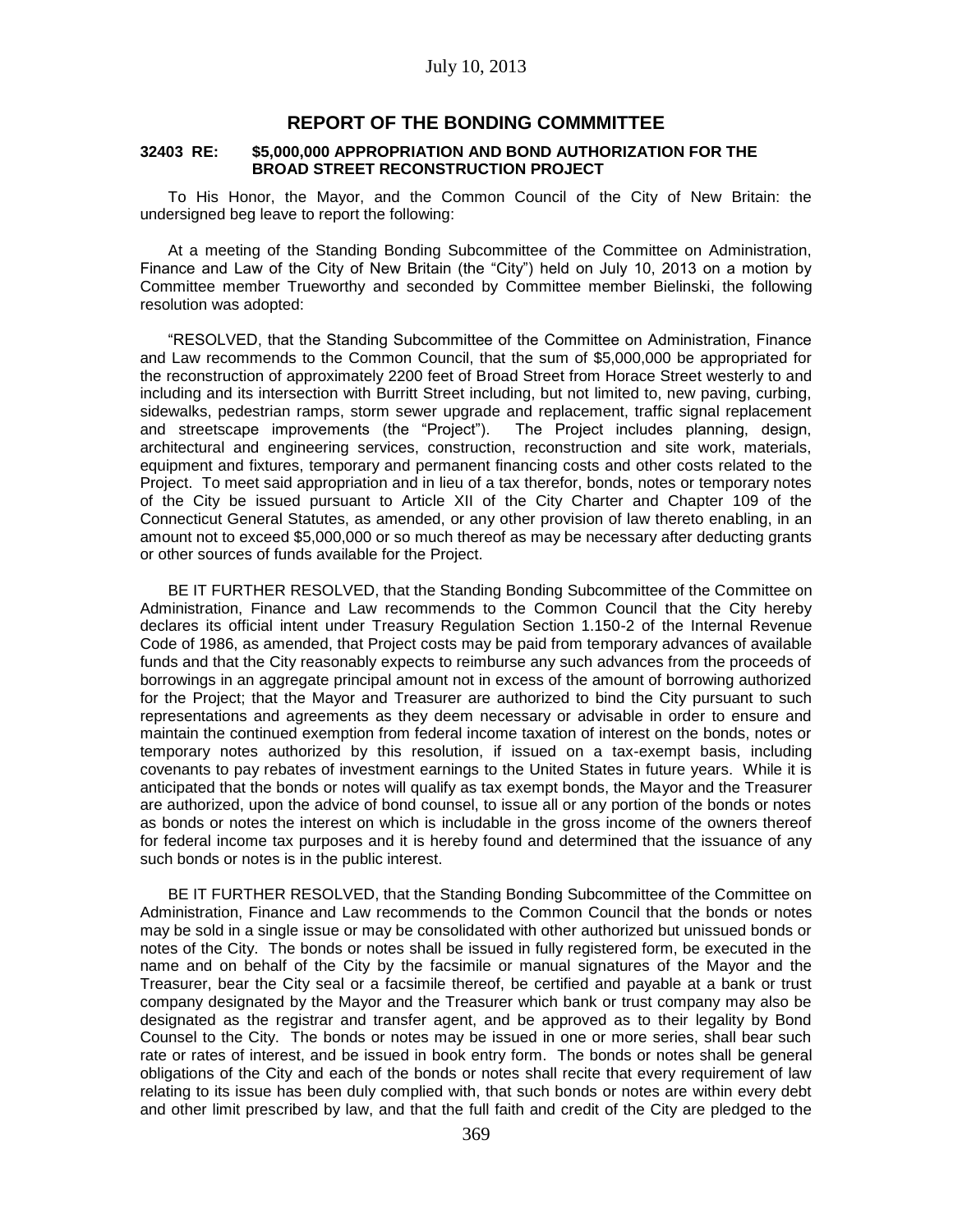payment of the principal thereof and interest thereon. The aggregate principal amount of bonds or notes to be issued, the annual installments of principal, redemption provisions, if any, the date, interest rate or rates, form and manner of sale, time of issuance and sale, designation, price, maturities, and other terms, details and particulars of such bonds or notes shall be determined by the Mayor and the Treasurer.

BE IT FURTHER RESOLVED, that the Standing Bonding Subcommittee of the Committee on Administration, Finance and Law recommends to the Common Council that the Mayor and Treasurer are authorized to issue temporary notes in anticipation of the receipt of the proceeds of said bonds or notes and the receipt of any federal, state or other grant-in-aid for the project. The notes shall be executed in the name and on behalf of the City by the facsimile or manual signatures of the Mayor and the Treasurer, bear the City seal or a facsimile thereof, be certified and payable at a bank or trust company designated by the Mayor and the Treasurer which bank or trust company may also be designated as the registrar and transfer agent, and be approved as to their legality by Bond Counsel to the City. The notes shall be issued with maturity dates in accordance with the Connecticut General Statutes, as amended. The notes shall be general obligations of the City and each of the bonds shall recite that every requirement of law relating to its issue has been duly complied with, that such notes are within every debt and other limit prescribed by law, and that the full faith and credit of the City are pledged to the payment of the principal thereof and interest thereon. The net interest cost on such notes, including renewals thereof, and the expense of preparing, issuing, and marketing such notes, to the extent paid from the proceeds from the issuance of bonds or notes, shall be included as a cost of the project.

BE IT FURTHER RESOLVED, that the Standing Bonding Subcommittee of the Committee on Administration, Finance and Law recommends to the Common Council that the bonds, notes or temporary notes may be sold by the Mayor and Treasurer in a public sale, sealed proposal or a negotiated underwriting and the Mayor and the Treasurer are authorized to select the underwriter or underwriters and to enter into, execute and deliver on behalf of the City a contract of purchase for such bonds, notes or temporary notes on such terms and conditions as they shall determine.

BE IT FURTHER RESOLVED, that the Standing Bonding Subcommittee of the Committee on Administration, Finance and Law recommends to the Common Council that the Mayor and the Treasurer are hereby authorized, on behalf of the City, to enter into agreements or otherwise covenant for the benefit of bondholders to provide information on an annual or other periodic basis to the Municipal Securities Rulemaking Board or any other municipal securities information repositories or state based information repositories (the "Repositories") and to provide notices to the Repositories of material events as enumerated in Securities and Exchange Commission Exchange Act Rule 15c2-12, as amended, as may be necessary, appropriate or desirable to effect the sale of the bonds, notes or temporary authorized by this resolution. Any agreements or representations to provide information to Repositories made prior hereto are hereby confirmed, ratified and approved.

BE IT FURTHER RESOLVED, that the Standing Bonding Subcommittee of the Committee on Administration, Finance and Law recommends to the Common Council that the Mayor and the Treasurer are further authorized to enter into, execute and deliver, on behalf of the City, any agreements they deem reasonable or necessary to provide credit enhancement to the bonds, notes or temporary notes. The Mayor and the Treasurer are further authorized to appoint a certifying agent, paying agent, transfer agent, registrar, interest rate advisor, trustee and such other advisers and consultants as they may deem necessary or desirable, and to execute and deliver on behalf of the City any and all tax regulatory, credit enhancement, continuing disclosure, security, letter of representation or other agreements they deem necessary to provide for the issuance of such bonds, notes or temporary notes.

BE IT FURTHER RESOLVED, that the Standing Bonding Subcommittee of the Committee on Administration, Finance and Law recommends to the Common Council that the Mayor, Treasurer and other City officials and employees are authorized to apply for and accept and federal, state or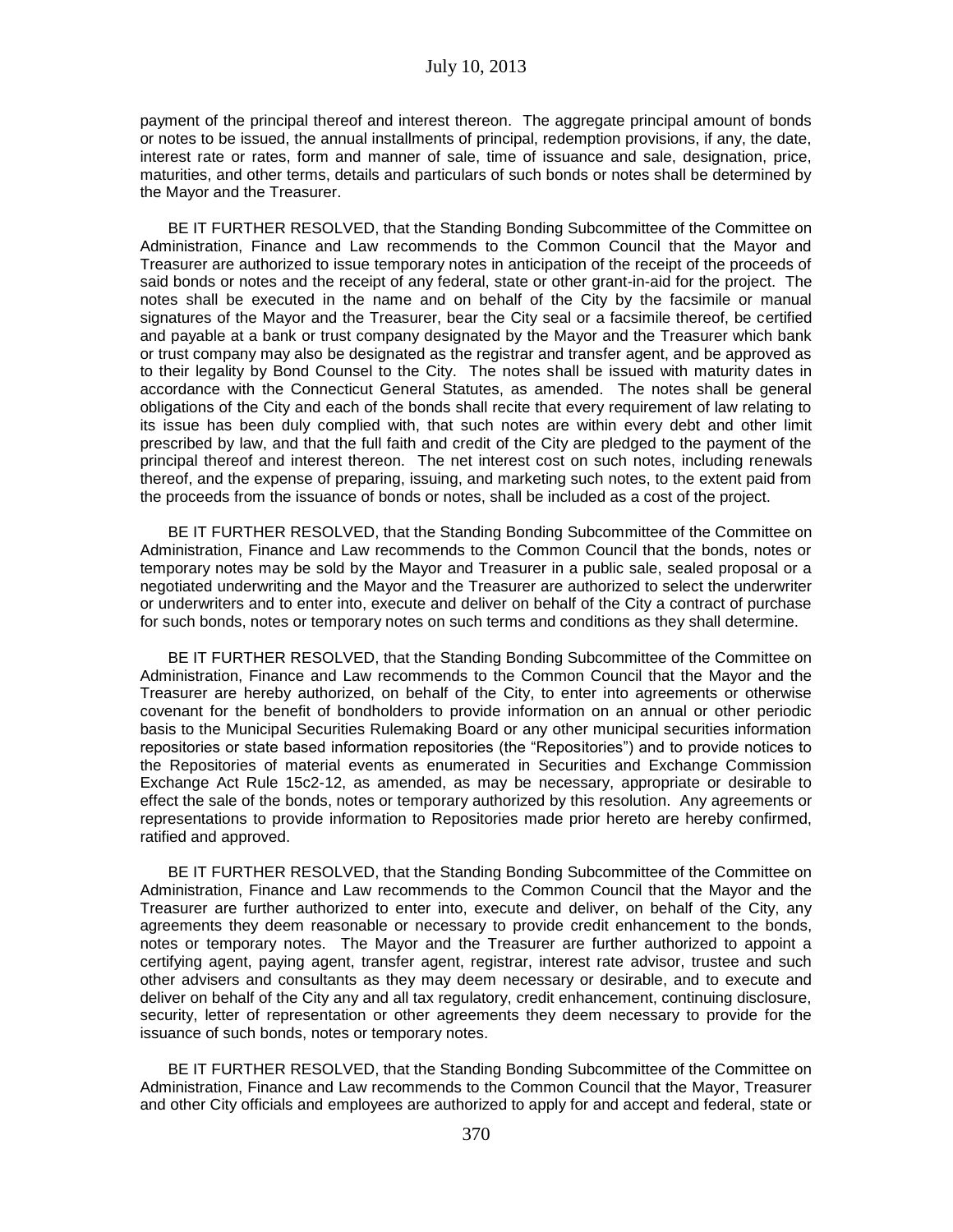other grants-in-aid for the project, and to take all actions necessary and proper to carry out the project and to issue the bonds, notes or temporary notes to finance the appropriation."

> Alderman Carlo Carlozzi, Jr. Chairman, Bonding Subcommittee of the Committee on Administration, Finance and Law

Ald. Carlozzi moved to accept, seconded by Ald. Hermanowski. So voted. Approved July 11, 2013 by Mayor Timothy E. O'Brien.

### **RESOLUTION**

#### **32403-1 RE: \$5,000,000 APPROPRIATION AND BOND AUTHORIZATION FOR THE BROAD STREET RECONSTRUCTION PROJECT**

To His Honor, the Mayor, and the Common Council of the City of New Britain: the undersigned beg leave to recommend the adoption of the following:

At a meeting of the Common Council held on July 10, 2013 on a motion by Council member Carlozzi and seconded by Council member Hermanowski the following resolution was adopted:

RESOLVED, by the Common Council of the City of New Britain (the "City") on the recommendation of the Standing Bonding Subcommittee of the Committee on Administration, Finance and Law adopted at its meeting held on July 10, 2013, that the sum of \$5,000,000 be appropriated for the reconstruction of approximately 2200 feet of Broad Street from Horace Street westerly to and including and its intersection with Burritt Street including, but not limited to, new paving, curbing, sidewalks, pedestrian ramps, storm sewer upgrade and replacement, traffic signal replacement and streetscape improvements (the "Project"). The Project includes planning, design, architectural and engineering services, construction, reconstruction and site work, materials, equipment and fixtures, temporary and permanent financing costs and other costs related to the Project. To meet said appropriation and in lieu of a tax therefor, bonds, notes or temporary notes of the City be issued pursuant to Article XII of the City Charter and Chapter 109 of the Connecticut General Statutes, as amended, or any other provision of law thereto enabling, in an amount not to exceed \$5,000,000 or so much thereof as may be necessary after deducting grants or other sources of funds available for the Project.

BE IT FURTHER RESOLVED, that the City hereby declares its official intent under Treasury Regulation Section 1.150-2 of the Internal Revenue Code of 1986, as amended, that Project costs may be paid from temporary advances of available funds and that the City reasonably expects to reimburse any such advances from the proceeds of borrowings in an aggregate principal amount not in excess of the amount of borrowing authorized for the Project; that the Mayor and Treasurer are authorized to bind the City pursuant to such representations and agreements as they deem necessary or advisable in order to ensure and maintain the continued exemption from federal income taxation of interest on the bonds, notes or temporary notes authorized by this resolution, if issued on a tax-exempt basis, including covenants to pay rebates of investment earnings to the United States in future years. While it is anticipated that the bonds or notes will qualify as tax exempt bonds, the Mayor and the Treasurer are authorized, upon the advice of bond counsel, to issue all or any portion of the bonds or notes as bonds or notes the interest on which is includable in the gross income of the owners thereof for federal income tax purposes and it is hereby found and determined that the issuance of any such bonds or notes is in the public interest.

BE IT FURTHER RESOLVED, that the bonds or notes may be sold in a single issue or may be consolidated with other authorized but unissued bonds or notes of the City. The bonds or notes shall be issued in fully registered form, be executed in the name and on behalf of the City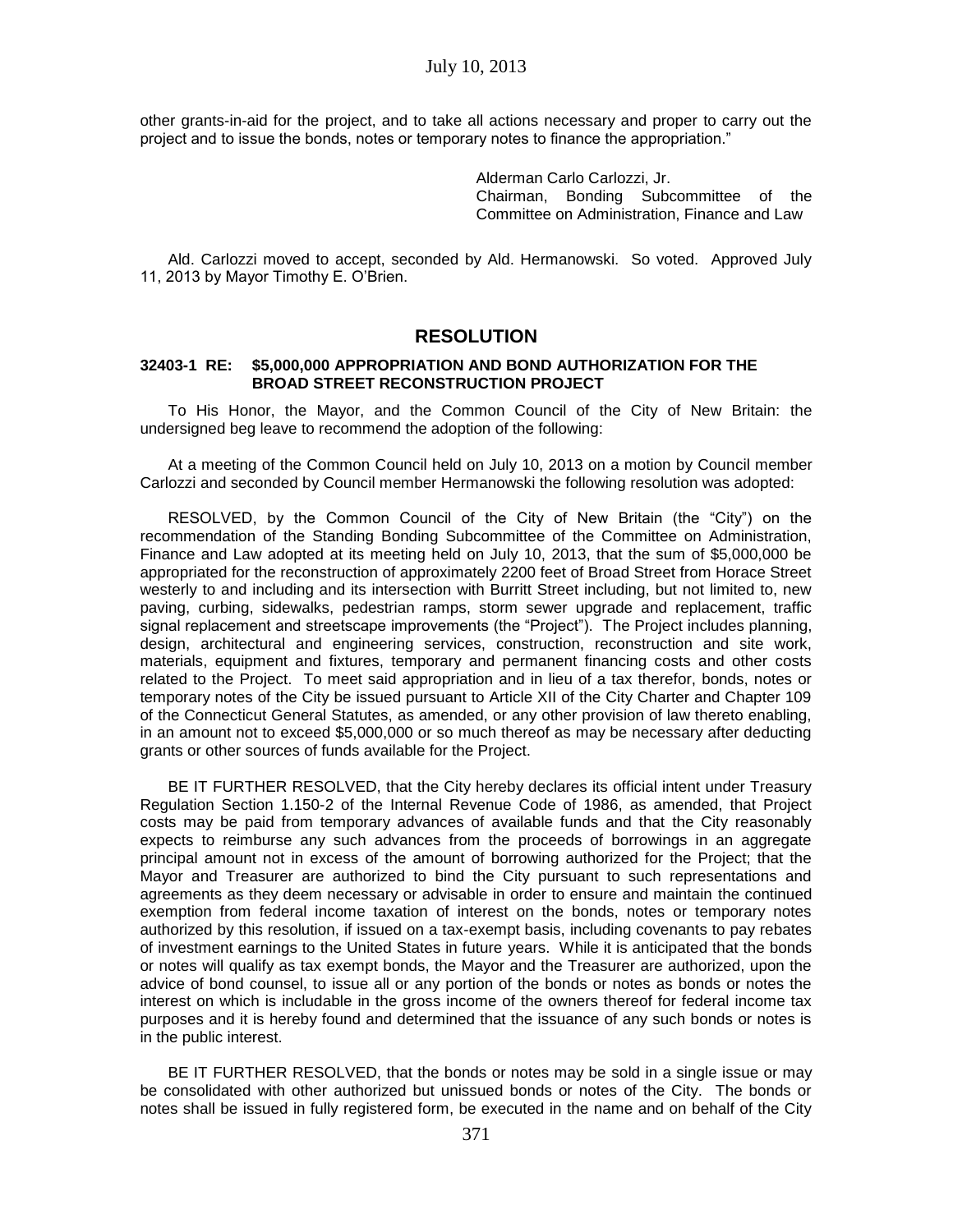by the facsimile or manual signatures of the Mayor and the Treasurer, bear the City seal or a facsimile thereof, be certified and payable at a bank or trust company designated by the Mayor and the Treasurer which bank or trust company may also be designated as the registrar and transfer agent, and be approved as to their legality by Bond Counsel to the City. The bonds or notes may be issued in one or more series, shall bear such rate or rates of interest, and be issued in book entry form. The bonds or notes shall be general obligations of the City and each of the bonds or notes shall recite that every requirement of law relating to its issue has been duly complied with, that such bonds or notes are within every debt and other limit prescribed by law, and that the full faith and credit of the City are pledged to the payment of the principal thereof and interest thereon. The aggregate principal amount of bonds or notes to be issued, the annual installments of principal, redemption provisions, if any, the date, interest rate or rates, form and manner of sale, time of issuance and sale, designation, price, maturities, and other terms, details and particulars of such bonds or notes shall be determined by the Mayor and the Treasurer.

BE IT FURTHER RESOLVED, that the Mayor and Treasurer are authorized to issue temporary notes in anticipation of the receipt of the proceeds of said bonds or notes and the receipt of any federal, state or other grant-in-aid for the project. The notes shall be executed in the name and on behalf of the City by the facsimile or manual signatures of the Mayor and the Treasurer, bear the City seal or a facsimile thereof, be certified and payable at a bank or trust company designated by the Mayor and the Treasurer which bank or trust company may also be designated as the registrar and transfer agent, and be approved as to their legality by Bond Counsel to the City. The notes shall be issued with maturity dates in accordance with the Connecticut General Statutes, as amended. The notes shall be general obligations of the City and each of the bonds shall recite that every requirement of law relating to its issue has been duly complied with, that such notes are within every debt and other limit prescribed by law, and that the full faith and credit of the City are pledged to the payment of the principal thereof and interest thereon. The net interest cost on such notes, including renewals thereof, and the expense of preparing, issuing, and marketing such notes, to the extent paid from the proceeds from the issuance of bonds or notes, shall be included as a cost of the project.

BE IT FURTHER RESOLVED, that the bonds, notes or temporary notes may be sold by the Mayor and Treasurer in a public sale, sealed proposal or a negotiated underwriting and the Mayor and the Treasurer are authorized to select the underwriter or underwriters and to enter into, execute and deliver on behalf of the City a contract of purchase for such bonds, notes or temporary notes on such terms and conditions as they shall determine.

BE IT FURTHER RESOLVED, that the Mayor and the Treasurer are hereby authorized, on behalf of the City, to enter into agreements or otherwise covenant for the benefit of bondholders to provide information on an annual or other periodic basis to the Municipal Securities Rulemaking Board or any other municipal securities information repositories or state based information repositories (the "Repositories") and to provide notices to the Repositories of material events as enumerated in Securities and Exchange Commission Exchange Act Rule 15c2-12, as amended, as may be necessary, appropriate or desirable to effect the sale of the bonds, notes or temporary authorized by this resolution. Any agreements or representations to provide information to Repositories made prior hereto are hereby confirmed, ratified and approved.

BE IT FURTHER RESOLVED, that the Mayor and the Treasurer are further authorized to enter into, execute and deliver, on behalf of the City, any agreements they deem reasonable or necessary to provide credit enhancement to the bonds, notes or temporary notes. The Mayor and the Treasurer are further authorized to appoint a certifying agent, paying agent, transfer agent, registrar, interest rate advisor, trustee and such other advisers and consultants as they may deem necessary or desirable, and to execute and deliver on behalf of the City any and all tax regulatory, credit enhancement, continuing disclosure, security, letter of representation or other agreements they deem necessary to provide for the issuance of such bonds, notes or temporary notes.